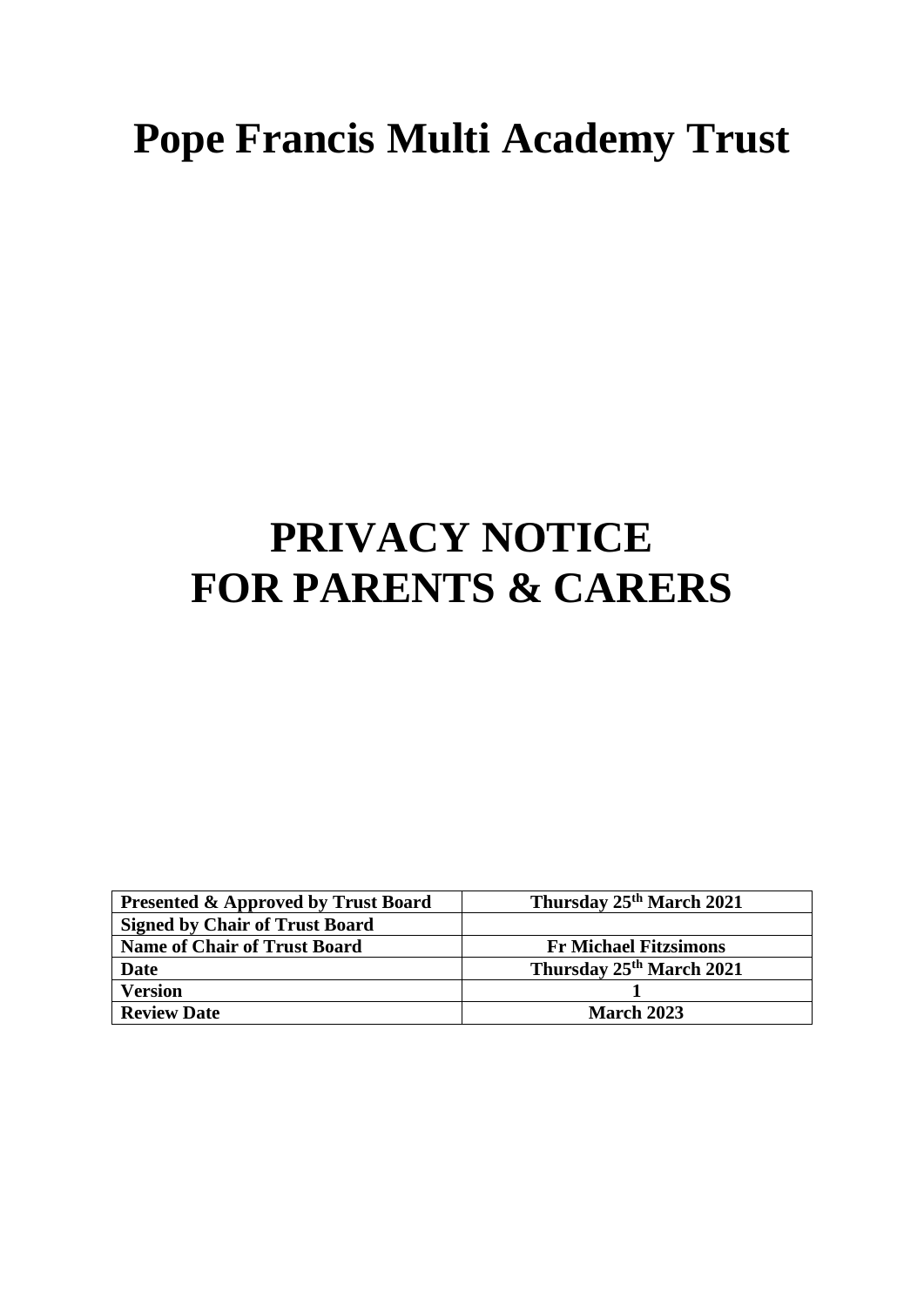## **Privacy notice for parents/carers**

Under data protection law, individuals have a right to be informed about how the schools in the Trust uses any personal data that we hold about them.

The Trust will comply with this right by providing 'privacy notices' (sometimes called 'fair processing notices') to individuals where we are processing their personal data.

This privacy notice explains how the Trust will collect, store and use personal data about students.

The Pope Francis Academy Trust is the 'data controller' for the purposes of data protection law.

The Data Protection Officer (DPO) is Mr C Williams.

## **The personal data the Trust will hold**

Personal data that the Trust may collect, use, store and share (when appropriate) about students includes, but is not restricted to:

- Contact details, contact preferences, date of birth, identification documents
- Results of internal assessments and externally set tests and examinations
- Pupil and curricular records
- Characteristics, such as ethnic background, eligibility for free school meals, or special educational needs
- Exclusion information
- Details of any medical conditions, including physical and mental health
- Attendance information
- Safeguarding information
- Details of any support received, including care packages, plans and support providers
- Photographs
- CCTV images captured in school

The Trust may also hold data about students that we have received from other organisations, including other schools, local authorities and the Department for Education.

## **Why the Trust will use this data**

The Trust will use this data to:

- Support learning
- Monitor and report on progress
- Provide appropriate pastoral care
- Protect welfare
- Assess the quality of services within the schools in the Trust
- Administer admissions waiting lists
- Carry out research
- Comply with the law regarding data sharing

#### **The legal basis for using this data**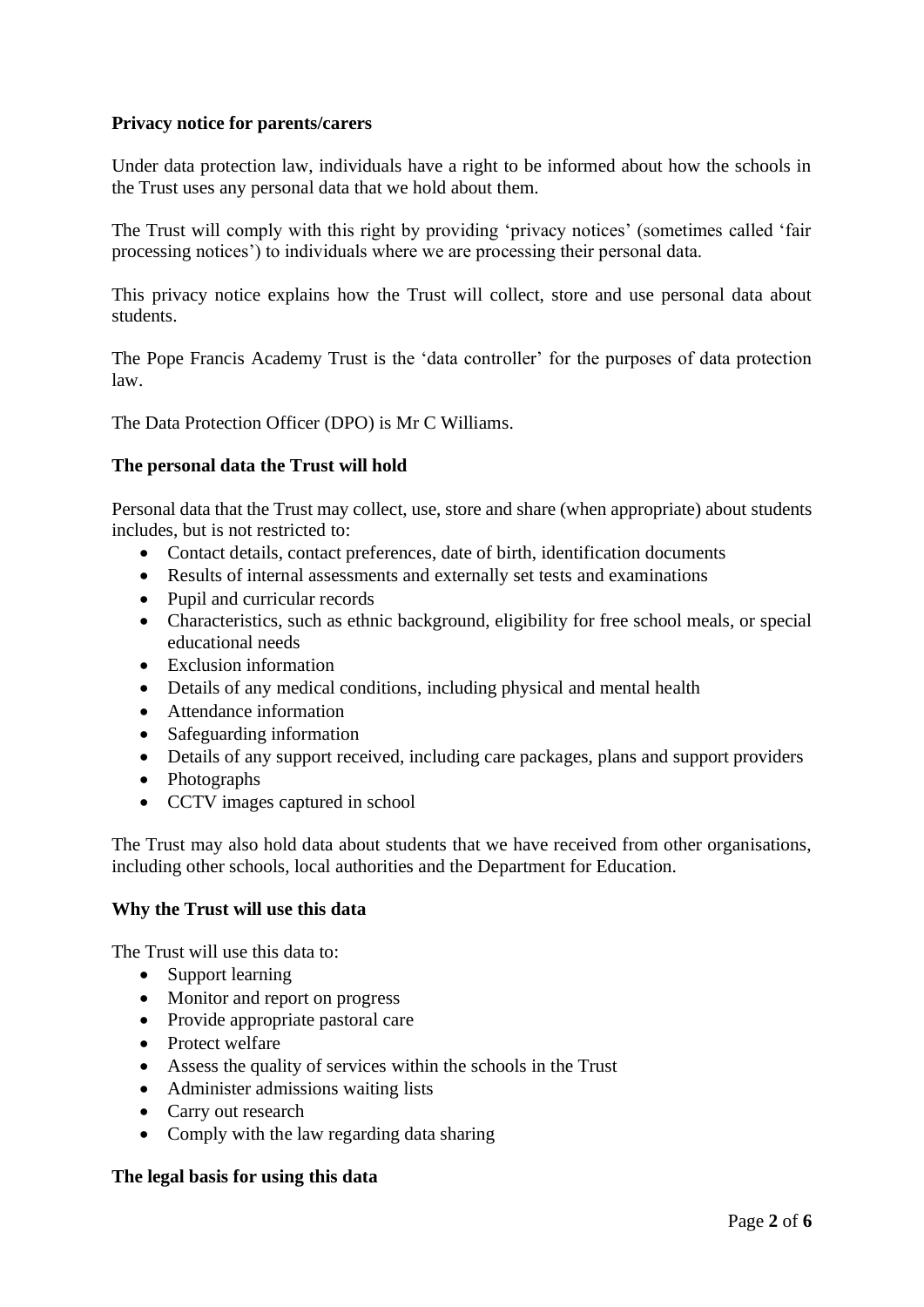The Trust will only collect and use students' personal data when the law allows us to.

Most commonly, the Trust will process it:

- To comply with a legal obligation
- To perform an official task in the public interest

Less commonly, the Trust may also process students' personal data in situations where:

- Consent has been obtained to use it in a certain way
- The Trust needs to protect the individual's vital interests (or someone else's interests)

Where consent has been obtained to use personal data, this consent can be withdrawn at any time.

Some of the reasons listed above for collecting and using personal data overlap, and there may be several grounds which justify the use of this data.

#### **Collecting this information**

While most of the information collected about students is mandatory, there is some information that can be provided voluntarily.

Whenever information is sought, it will be made clear whether providing it is mandatory or optional.

#### **How this data is stored**

The Trust will keep personal information about students while they are attending one of the Trust's schools.

Personal information may be kept beyond their attendance at the school if this is necessary in order to comply with our legal obligations.

#### **Data sharing**

The Trust will not share information about students with any third party without consent unless the law and our policies allow us to do so.

Where it is legally required, or necessary (and it complies with data protection law) we may share personal information about students with:

- A local authority to meet the legal obligations to share certain information with it, such as safeguarding concerns and exclusions
- The Department for Education to meet the legal obligations to share certain information with it, such as safeguarding concerns and exclusions
- The student's family and representatives to meet the legal obligations to share certain information with it, such as safeguarding concerns and exclusions
- Educators and examining bodies to enable them to provide the service they have been contracted for
- Ofsted to meet the legal obligations to share certain information with it, such as safeguarding concerns and exclusions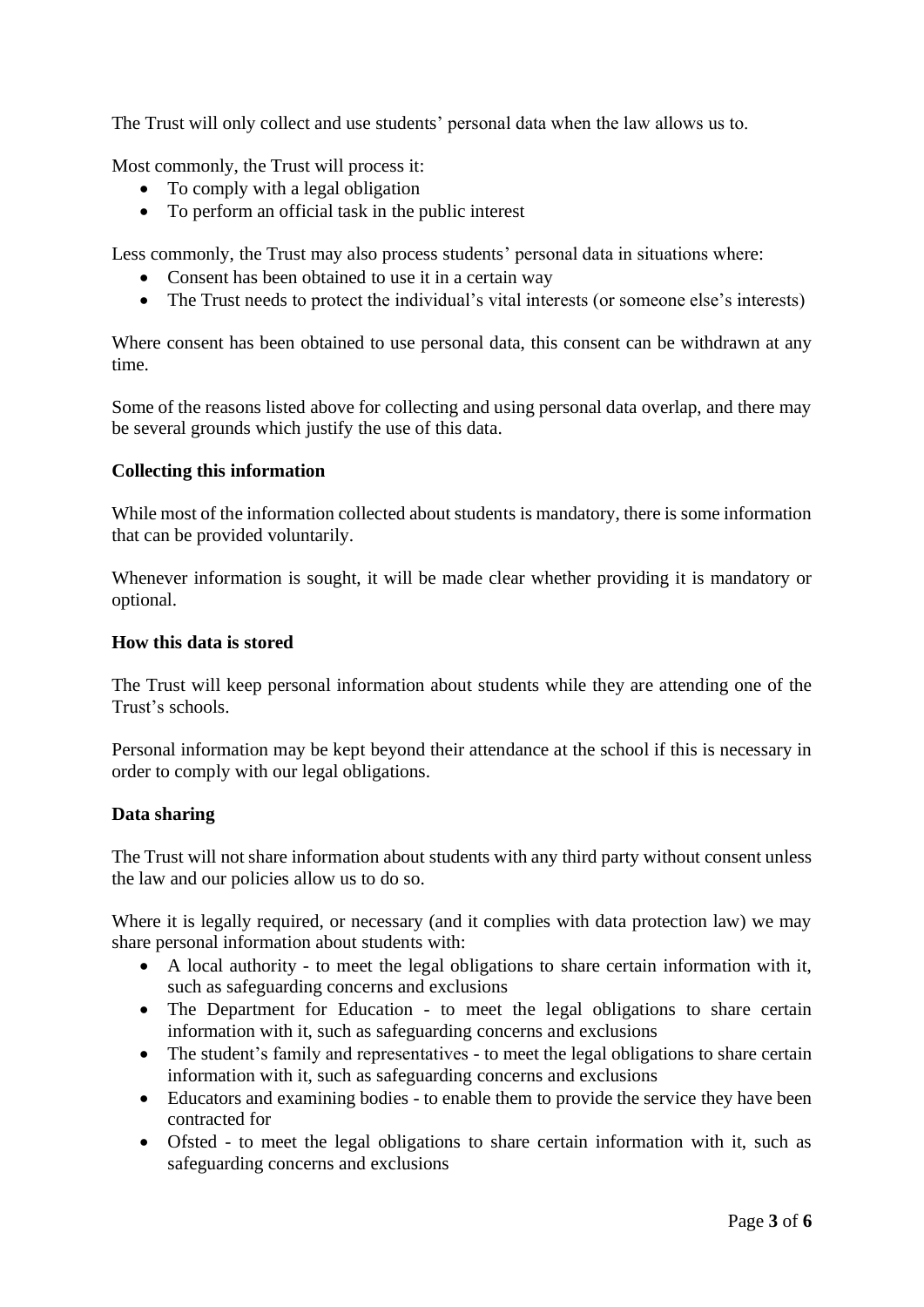- Suppliers and service providers to enable them to provide the service for which they have been contracted for
- Financial organisations to enable them to provide the service for which they have been contracted for
- Central and local government to meet the legal obligations to share certain information with it, such as safeguarding concerns and exclusions
- Our auditors to enable them to provide the service for which they have been contracted for
- Survey and research organisations to enable them to provide the service for which they have been contracted for
- Health authorities to meet the legal obligations to share certain information with it, such as safeguarding concerns
- Security organisations to enable them to provide the service for which they have been contracted for
- Health and social welfare organisations to meet the legal obligations to share certain information with it, such as safeguarding concerns and exclusions
- Professional advisers and consultants to enable them to provide the service for which they have been contracted for
- Charities and voluntary organisations to enable them to provide the service for which they have been contracted for
- Police forces, courts, tribunals to meet the legal obligations to share certain information with it, such as safeguarding concerns and exclusions
- Professional bodies to enable them to provide the service for which they have been contracted for

## **National Pupil Database**

The Trust is required to provide information about students to the Department for Education as part of statutory data collections such as the school census.

Some of this information is then stored in the National Pupil Database (NPD), which is owned and managed by the Department for Education and provides evidence on school performance to inform research.

The database is held electronically so it can easily be turned into statistics.

The information is securely collected from a range of sources including schools, local authorities and examination boards.

The Department for Education may share information from the NPD with other organisations which promote children's education or wellbeing in England. Such organisations must agree to strict terms and conditions about how they will use the data.

For more information, see the Department's webpage on how it collects and shares research data.

<https://www.gov.uk/government/collections/national-pupil-database>

A parent or carer can also contact the Department for Education with any further questions about the NPD.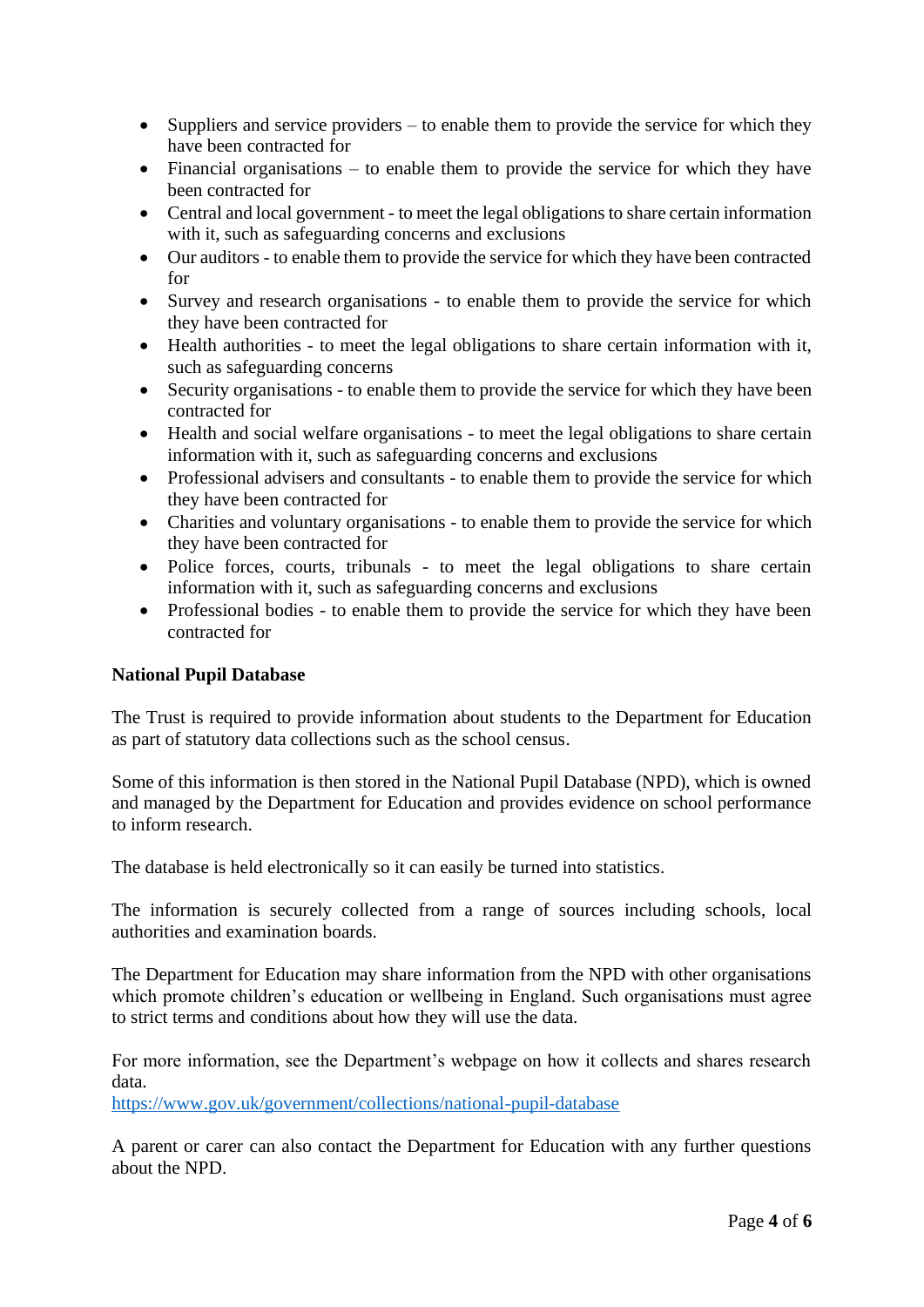## **Transferring data internationally**

When the Trust transfers personal data to another country or territory it will be done in accordance with data protection law.

#### **Parents and students' rights regarding personal data**

Individuals have a right to make a 'subject access request' to gain access to personal information that the school holds about them.

Parents/carers can make a request with respect to their child's data where the child is not considered mature enough to understand their rights over their own data (usually under the age of 12), or where the child has provided consent.

Parents also have the right to make a subject access request with respect to any personal data the school holds about them.

If a subject access request is made and the Trust does hold information the following will be confirmed:

- A description of the data
- Information about why it is being held, how it is processed and how long it will be kept
- Explain where it was obtained, if not from the parent or the child
- Information about where it has been shared or will be shared with
- Information as to whether any automated decision-making is being applied to the data, and any consequences of this

The Trust will provide a copy of the information in an intelligible form.

In order to make a subject access request please contact the Data Protection Officer for the Trust.

Parents/carers whose children attend academies do not have automatic parental right of access to educational records. In the spirit of transparency, The Pope Francis Academy Trust does allow access to educational records.

To request access, contact the Data Protection Officer.

#### **Other rights**

Under data protection law, individuals have certain rights regarding how their personal data is used and kept safe, including the right to:

- Object to the use of personal data if it would cause, or is causing, damage or distress
- Prevent it being used to send direct marketing
- Object to decisions being taken by automated means (by a computer or machine, rather than by a person)
- In certain circumstances, have inaccurate personal data corrected, deleted or destroyed, or restrict processing
- Claim compensation for damages caused by a breach of the data protection regulations